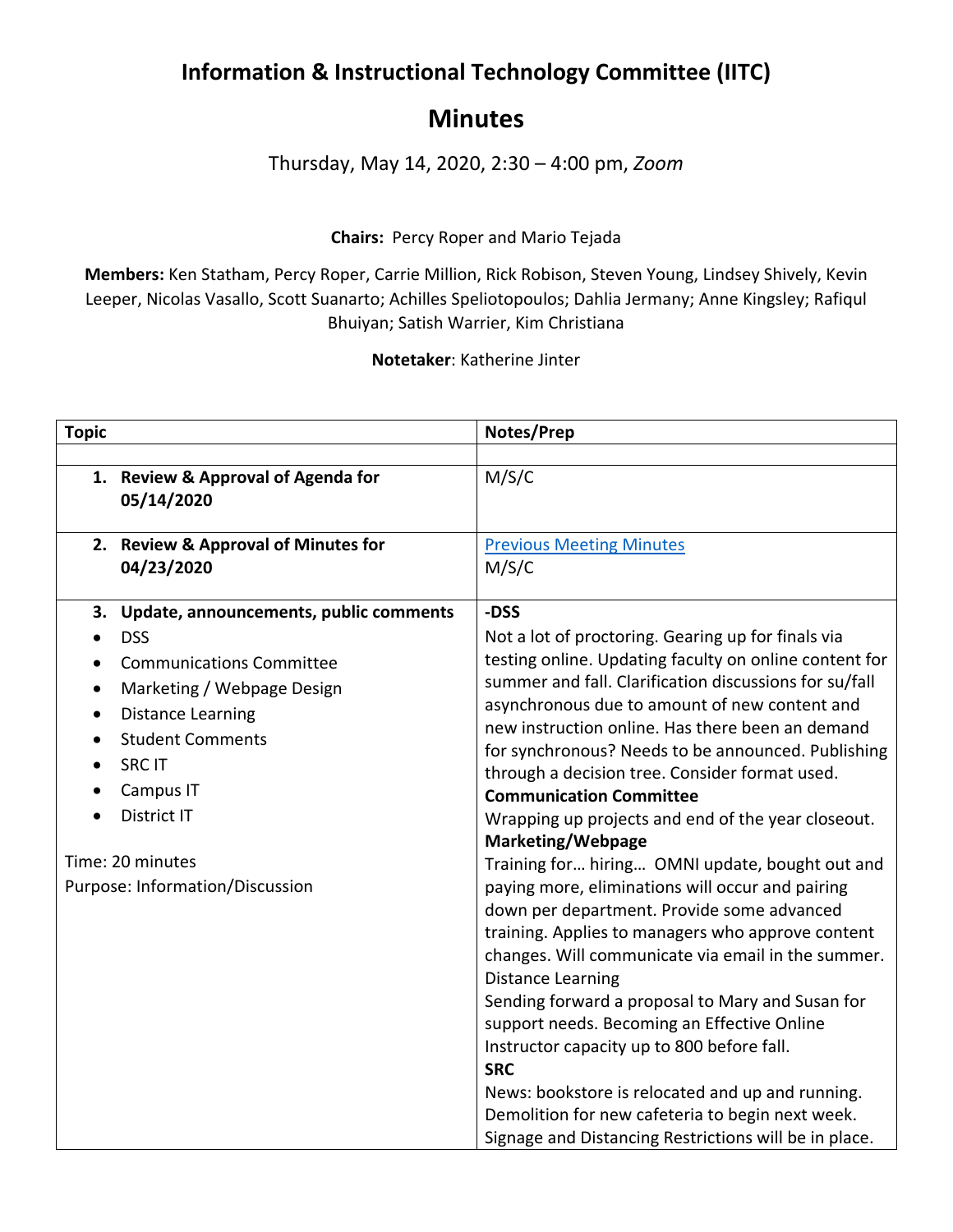|                                                        | Police Services will move and open up learning                                           |
|--------------------------------------------------------|------------------------------------------------------------------------------------------|
|                                                        | services.                                                                                |
|                                                        | <b>Campus IT</b>                                                                         |
|                                                        | Continuing with loaners programs. Dates for return                                       |
|                                                        | loaners,                                                                                 |
|                                                        | return in if not registered                                                              |
|                                                        | The next round to loan on May 26, 28 and June 10.                                        |
|                                                        | Students can renew check-out through spring/fall                                         |
|                                                        | with proper registration. Received new equipment                                         |
|                                                        | for classrooms.                                                                          |
|                                                        | <b>District IT</b>                                                                       |
|                                                        | Summer computer lab manager and fall if hybrid.                                          |
|                                                        | Software licenses are set to expire. Adobe expires in                                    |
|                                                        | the summer. Reviewing options. Any laptops                                               |
|                                                        | returned will be sanitized. Will reimage when                                            |
|                                                        | returned permanently.                                                                    |
| 4. Technology Plan                                     | Presented to Classified Senate, not many questions                                       |
| Time: 10 minutes                                       | or comments. Will place on College Council Agenda                                        |
| Purpose: Discussion                                    | next Wednesday. Afterward will be completed by                                           |
| Leads: Rick                                            | the end of the year. Will be a five-year plan.                                           |
| 5. VDI / VMWare Discussion                             | Looking at a VDI solution Horizon to Physical Client                                     |
| Time: 15 minutes                                       | PC. Will install onto physical computer attached to a                                    |
| Purpose: Discussion                                    | gateway for client share. Programs and resources                                         |
| Leads: Percy / Satish                                  | will be shared in place of a cloud version. Anticipated                                  |
|                                                        | to have in place by fall. Looking at a campus solution.                                  |
|                                                        | Will consider costs effectiveness. Looking at a work                                     |
|                                                        | around. Will help with individuals with laptops and<br>software issues with Chromebooks. |
| 6. Summer Projects                                     | <b>SRC Domain Change</b>                                                                 |
| <b>SRC Domain Change</b>                               | Bringing under the DVC.local.domain. more efficient                                      |
| <b>Student Fee Print Equipment</b>                     | with updates.                                                                            |
| <b>Configuration / Installation</b>                    | Student Fee Print Equipment Configuration /                                              |
| <b>Computer Lab Reimage /Installation</b><br>$\bullet$ | <b>Installation</b>                                                                      |
| <b>Continued Loaner / Face-to-Face</b><br>$\bullet$    | No longer card associations. Will install and                                            |
| <b>Support</b>                                         | configure equipment: library, bookstore, SRC A                                           |
| <b>Classroom AV Installation / Upgrade</b>             | converter will also be made available.                                                   |
| Time: 15 minutes                                       | <b>Computer Lab Reimage /Installation</b><br>$\bullet$                                   |
| Purpose: Informational                                 | ET lab has new equipment for installation                                                |
| Leads: Percy                                           | BFL 107, 103 Monitors                                                                    |
|                                                        | SRC laptops and Surface pros                                                             |
|                                                        | <b>Continued Loaner / Face-to-Face Support</b>                                           |
|                                                        | Return dates: May 18 and May 20 10:00-3:00pm,                                            |
|                                                        | May 26, 28 and June 10 Loaners and F2F, returns,                                         |
|                                                        | procedures in place for sterilization, will also be                                      |
|                                                        | book turning and Library returns                                                         |
|                                                        | <b>Classroom AV Installation / Upgrade</b><br>$\bullet$                                  |